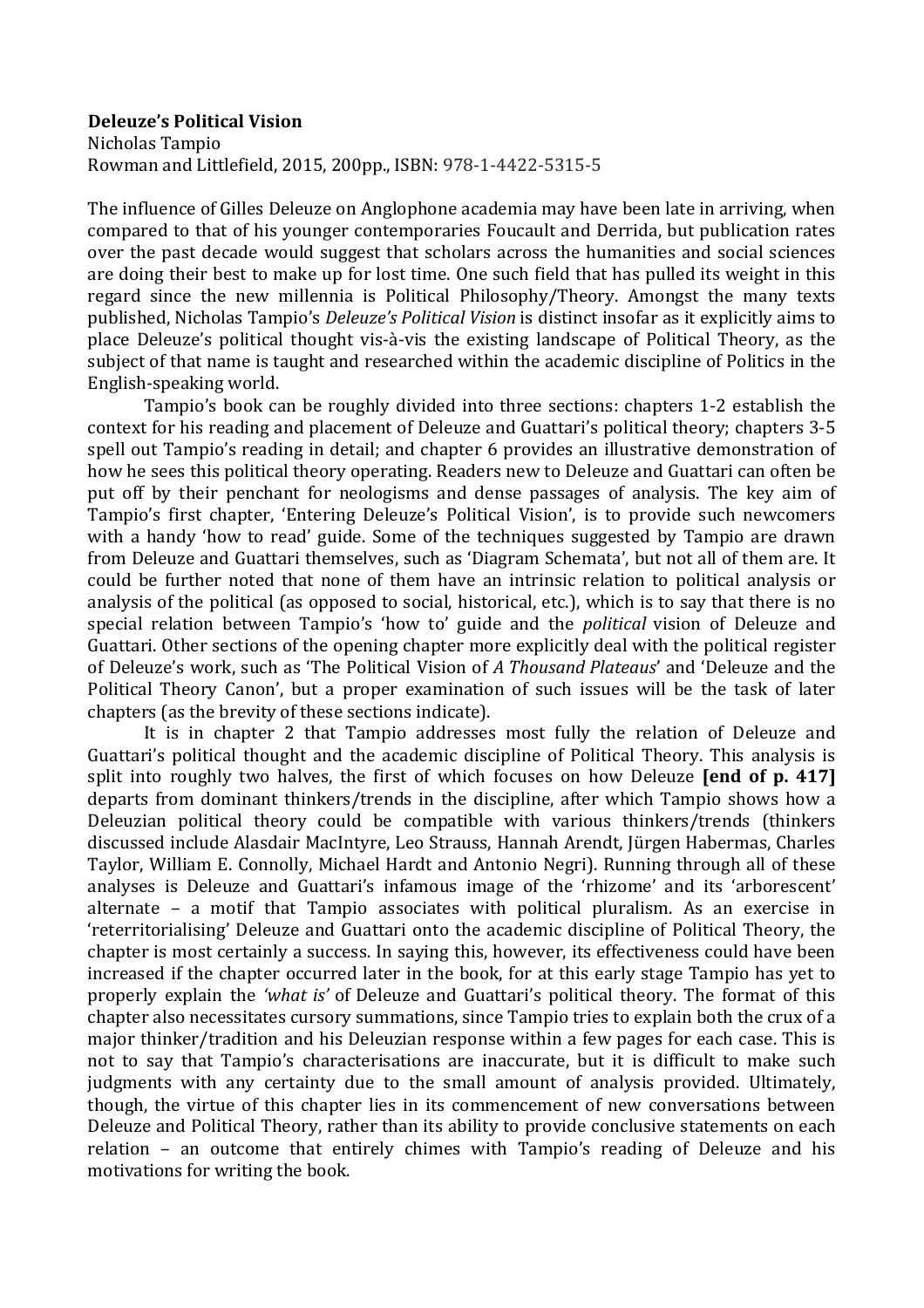Chapters 3-5 set out Tampio's reading of Deleuze's political theory. Tampio begins this by attempting to ascertain the philosophy of nature advanced in *A* Thousand Plateaus. The suggestion is that Deleuze's political thought, as with many of the great canonical political thinkers, is based on his broader metaphysics and understanding of nature (including 'human' nature). As a technique for interpretation this approach is straightforward. What is provocative about this chapter, however, is the description of Deleuze's natural philosophy as a 'soul hypothesis'. Tampio may be right in this reading (though I for one am not entirely convinced), but either way it remains the case that Deleuze never explicitly advanced a 'soul hypothesis' in that terminology.

Similar observations apply to Tampio's reading of Deleuze as a social contract theorist – the objective of chapter 4. As Tampio demonstrates, it is possible to construe Deleuze as a political thinker in the social contract tradition. Doing so, however, requires a decent amount of lateral thinking, since there is not much clear evidence that Deleuze saw himself this way. This is not to deny that Deleuze engages with and draws from thinkers that are commonly placed in the social contract tradition, Rousseau being a most obvious example, but the presentation of Deleuze's political thought in the genre of social contract theory - the Rhizomatic Contract as Tampio calls it  $-$  must be regarded as an innovative reading of his political philosophy rather than a straight exposition of his overtly political writings.

The aim of chapter 5 is to frame Deleuze as a liberal and democratic thinker. In so doing Tampio places himself in the company of Paul Patton, who has done much to **[end of p. 418]** focus attention on the manner in which Deleuze's work is compatible with Rawls' project and democratic theory more broadly. Tampio's efforts concern the connections between Deleuze and Mill. In these pages we find what I take to be Tampio's most important contribution to the field. Unlike his hitherto staged conversations between Deleuze and the discipline of Political Theory, Tampio's exploration of the relations between Deleuze and Mill is given an extended run. The encounter that Tampio effectuates also comes across as what Deleuze and Guattari might describe as a genuine 'double-becoming', whereby Mill moves towards Deleuze no less than the converse, giving rise to a Mill-Deleuze assemblage.

The final chapter of the book can be equally viewed as a success. Its purpose is to set out principles for a Deleuzian comparative political theory and provide a demonstration of how it works. The case study chosen involves a novel engagement between Deleuzian thought and various Islamic thinkers. The beauty of this chapter is that it demonstrates how Deleuze's thought can be put to productive use for not only the diagnosis of political situations but active collaborations and interventions. Seasoned Deleuzians may disagree with his prior interpretation and construal of *A Thousand Plateaus*, but by shifting the conversation to the level of practice and comparative political analysis Tampio challenges the reader to confront a question that is notoriously tricky for anyone interested in Deleuze and Guattari: what can their political theory do, and how?

In pursuing the above aims, however, it must be said that the success of Tampio's project is dependent upon some self-imposed constrictions. To begin with, the book effectively limits itself to examining Deleuze and Guattari's A Thousand Plateaus. Other texts written by Deleuze are most certainly drawn on by Tampio, but such references are invariably rendered onto the framework given by A Thousand Plateaus. To justify this Tampio suggests that *A* Thousand Plateaus is Deleuze's magnum opus and a thoroughly political book. But while I would personally agree with these two opinions, there are no shortage of Deleuzo-Guattarians who prefer their first book, *Anti-Oedipus*, and it is hard to deny that *Anti-Oedipus* is a supremely political book – a book that was in part written as a reaction to events of May '68, and which caused a sensation in France due to its radical socio-political diagnosis of contemporary society. Tampio's disregard for *Anti-Oedipus* is therefore contentious, not least because it precludes proper exploration of what is one of Deleuze and Guattari's most important and political of questions: why is it that we desire our own repression?